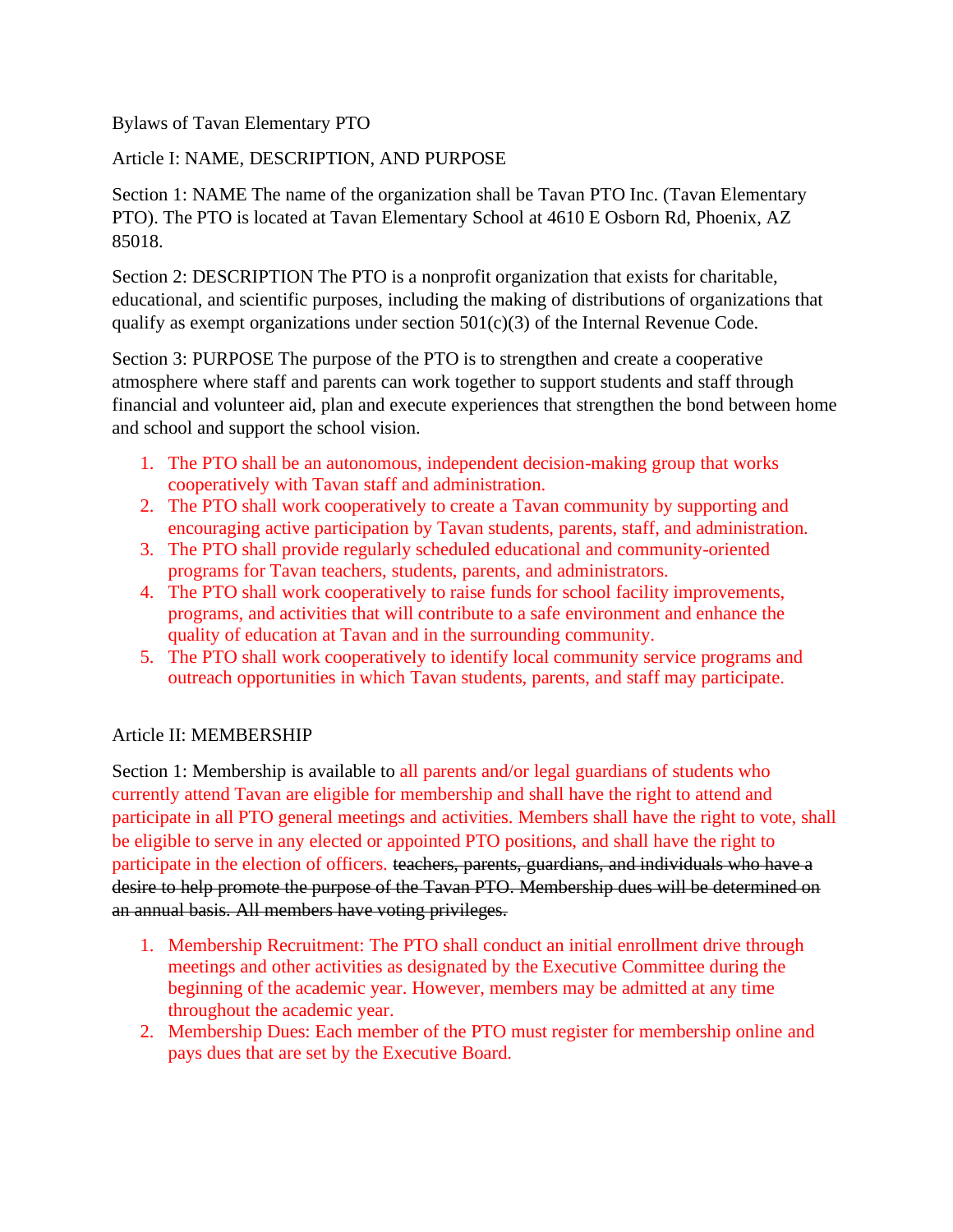#### Article III: OFFICERS

Section 1: EXECUTIVE BOARD—The Executive Board shall consist of the following officers: President, Vice President, Secretary, Treasurer, Director of Fundraising, Director of School Volunteers, Dad's Club President, and Director of Communications. Officer positions can be shared. The school Principal, or his/her designee may serve as a member of the executive board and may cast votes. The president casts deciding vote when the vote is tied. The Executive Board shall consist of the Officers of the PTO, the Principal of Tavan. The duties of the Executive Board shall be the following:

- 1. To conduct and oversee the overall business of the PTO throughout the academic year.
- 2. To ensure the activities and business of the PTO are in accordance with the purpose described in Article I, Section 3.
- 3. To responsibly maintain and oversee the finances of the PTO.
- 4. To review and approve the PTO budget for the following academic year during the August PTO Board Meeting.
- 5. To approve the plans of work of the standing committees.
- 6. To present a report of the PTO activities at the regular meeting of the PTO.
- 7. To recommend members of standing committees and/or special committees.
- 8. A meeting of the Executive Committee shall be held at a time and date determined by the Executive Committee in at least the months of August, September, October, November, January, February, March, April, and May unless otherwise specified by the PTO or the Executive Committee. Two-third shall constitute a quorum and a majority vote of the Voting Members present at any meeting shall be required for all action to be taken by the Executive Committee. Special meetings of the Executive Committee may be called by the President or by a majority of the members of the Committee with at least a five (5) day notice given.

Section 2: TERM OF OFFICE—The term of office for all officers is one year, beginning July 1 and ending June 30 of the following year. There is no limit to an officer's terms. Voting for officers for the next school year will take place in April of the current year

- 1. Officers shall serve for a term of one (1) year. Upon completion of said term, an Officer may be re-elected for another term or serve in another office.
- 2. Any person nominated to the Office of President shall have served as a PTO Officer for a complete term of one (1) year prior to the nomination.
- 3. Board meetings are mandatory. If an Officer misses three (3) meetings, they may be removed from the Board.
- 4. In the event of an Officer vacancy, the Executive Committee shall vote on a PTO member to fill the vacancy, subject to approval by the PTO Voting Members at the next regularly scheduled meeting.
- 5. By a minimum two-thirds vote of the remaining Officers, an Officer can be replaced for failure to perform duties or for misconduct.
- 6. Officers shall not profit financially from any activity sponsored by the PTO.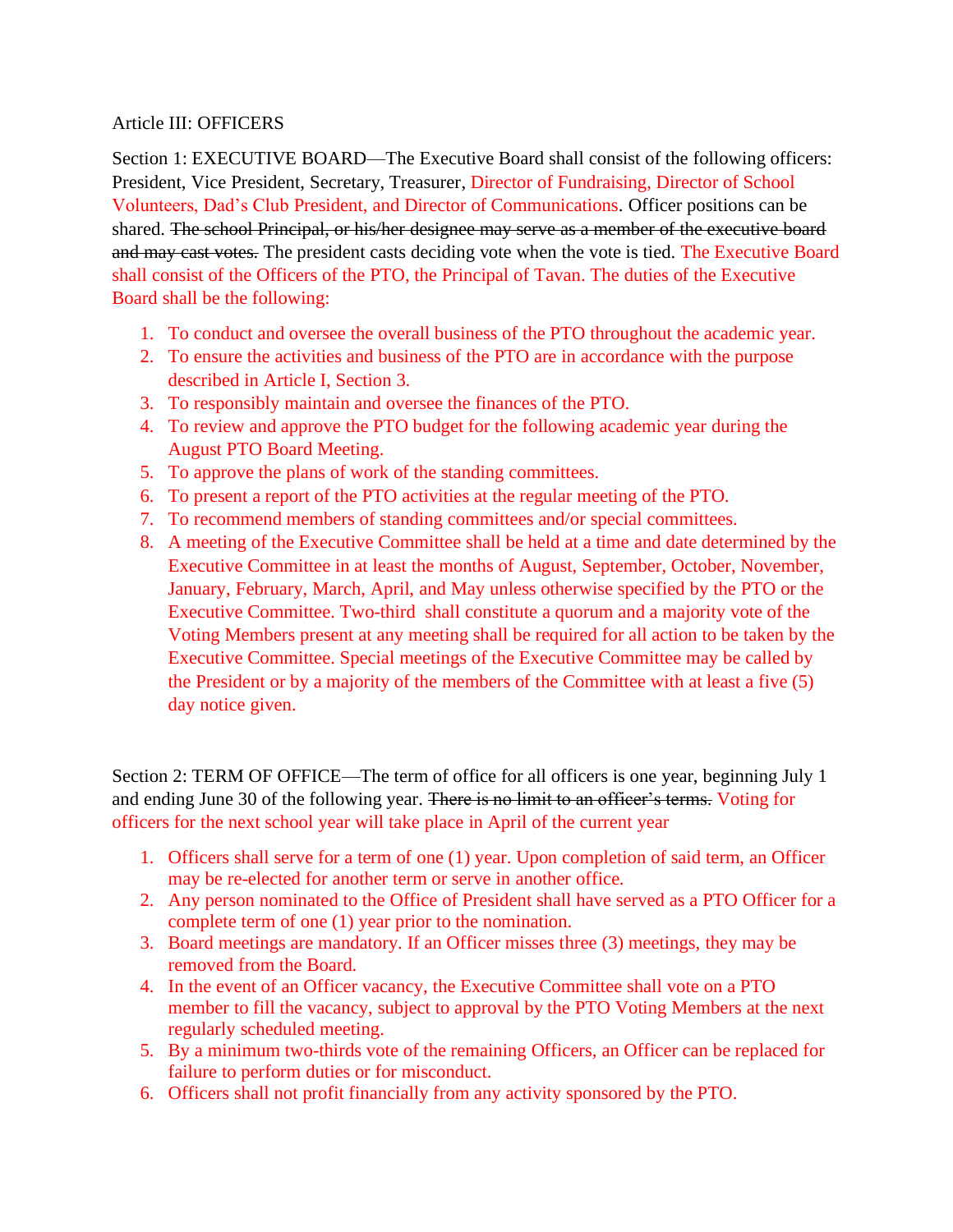#### 7. No Officer shall submit a personal check as payment for cash deposits.

Section 3: DUTIES Executive Board: Develop the PTO's annual budget, establish and oversee committees to conduct the work of the PTO, establish fundraising programs/ideas, calendar annual events, and approve unbudgeted expenditures.

President: Preside at general PTO meetings and Executive Board meetings, serve as the official representative of the PTO, serve on the Executive Board, and oversee the committee system with the Vice President.

The President shall be the Principal Executive Officer of the PTO and shall in general, supervise and oversee all of the PTO's activities. The President shall be a member of the Executive Committee and, when present, shall preside at all meetings of the PTO and of the Executive Committee. The President, with approval of the Executive Committee, shall be the only person permitted to enter into a contractual agreement on behalf of the PTO. The President shall review all committee appointments. The President shall be authorized to sign on bank account documents. The President shall have an understanding of parliamentary procedure according to *Robert's Rules of Order, Newly Revised*, and ensure all PTO business and meetings are conducted in this manner.

Vice President: Oversee all committee systems with the President, serve on the executive board, and chair meetings in the absence of the President. The Vice President shall be a member of the Executive Committee.

Secretary: Record and distribute minutes of all Executive Board meetings and all general PTO meetings, retain all official records of the PTO, and handle all PTO contracts. The Secretary shall keep the minutes of the proceedings of the Membership and the Executive Committees. The Secretary shall see that all notices are duly given in accordance with these Bylaws, and in general, perform all duties incident to the Office of the Secretary and such other duties as may be assigned by the President or the Executive Committee. The Secretary will ensure the written Bylaws are followed. The Secretary shall submit minutes of prior membership and board meetings for approval. The Secretary shall publish a copy of the minutes of the general membership meetings. The Secretary shall be a member of the Executive Committee.

Treasurer: Serve as a custodian of the PTO's finances, collect revenue, pay authorized expenses, follow all financial policies of the PTO, and hold all financial records. The Treasurer shall have charge of and be responsible for all funds of the PTO, shall receive and give receipts for monies due and payable to the PTO for all sources, and shall deposit within seven (7) business days such funds in banks or other organizations as are selected by the President with the approval of the Executive Committee. The Treasurer shall ensure that two (2) officers count and verify the amount of all cash deposits two (2) times each. The Treasurer shall make disbursements as authorized by the President with the approval of the Executive Committee or Membership Committee in accordance with the budget adopted by the Membership Committee. Any budget change that occurs outside of the pre-determined line item for a given expense must obtain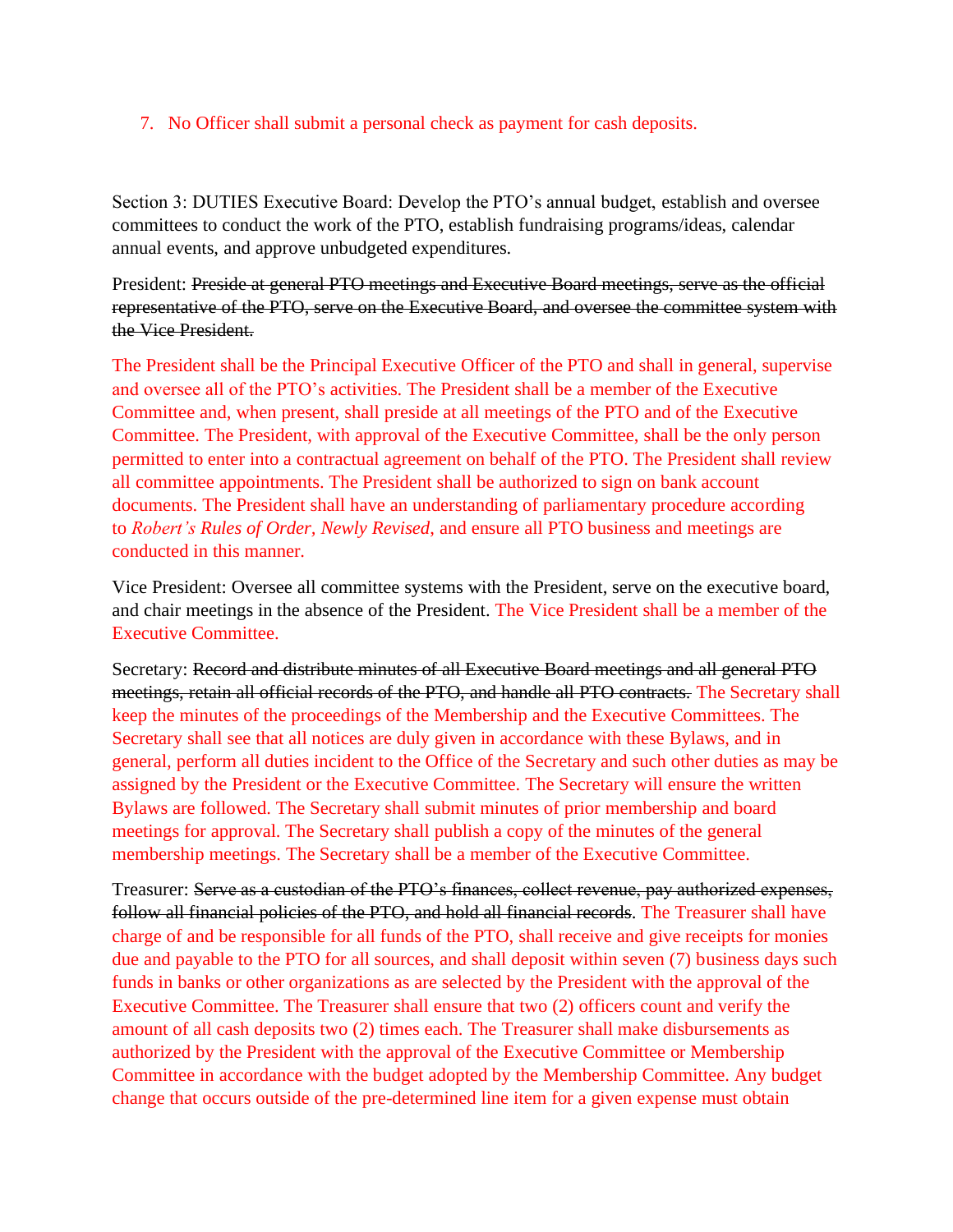Executive Committee approval before the expense can be paid. The Treasurer shall be responsible for the current academic year budget presentation to the PTO Board no later than the October meeting. The Treasurer shall collect all membership dues established by the PTO and shall certify to the Secretary an accurate list of Voting Members of the PTO. The Treasurer shall keep books of account and records including bank statements, receipts, budgets, invoices, paid receipts, and cancelled checks for five (5) years. The President shall sign checks to be reimbursed to the Treasurer for expenses incurred by the Treasurer. The Treasurer shall present a written financial report at each Executive Committee meeting which will then also be shared with the members of the PTO during the regular membership meeting, and at other times as requested by the Executive Committee. The Executive Committee shall ensure a financial review of the PTO's budget records by an Audit Committee before July 1<sup>st</sup>. The Treasurer shall ensure that all applicable taxes are filed and paid on time. The Treasurer shall ensure that applicable PTO insurance is established and maintained. Each time a new Treasurer is elected, the new Treasurer shall update the tax files and bank account records to represent the current officer's name. The Treasurer shall be a member of the Executive Committee.

**Director of Fundraising:** The Director of Fundraising shall coordinate any and all fundraising programs of the PTO, shall recommend fundraising programs or activities to be adopted by the PTO, shall communicate fundraising programs to students, parents and teachers, and shall perform other duties usually pertaining to that office. The Director of Fundraising shall be the Chairperson of the Fundraising Committee. The Director of Fundraising shall be a member of the Executive Committee.

**Director of Volunteers:** The Director of Volunteers shall work to identify volunteer opportunities as needed and/or requested by the Principal, Faculty, Executive Committee, or President. The Director of Volunteers shall be responsible for recruiting volunteers to fulfill the aforementioned needs and/or requests and is in charge of and not limited to: Home Room Lead, Teacher Appreciation Lead, Halloween Hi Jinx, Sweetheart Dance, Tavan Twinkles, Fun Run Carnival, and Family Fun Nights. The Director of Volunteers shall be a member of the Executive Committee.

Dad's Club President: Organizing and supporting events and programs that provide opportunities for dads and father figures to connect with other Tavan families. Work to increase participation in school events. Dad's Club President shall be responsible for planning and identify members to participate in Dad's Club Social Hours, Halloween Hi Jinx, Camp Out, Movie Night, and Superhero Dance.

Director of Communications: The Director of Communications shall be responsible for establishing and maintaining communication methods set forth by the Executive Committee, including but not limited to producing a PTO newsletter, constant contact via email and/or phone, and updating the PTO website, updating the PTO Facebook page and all other social media accounts with specific responsibilities to include creating the media that is shared across all PTO platforms and securing approval from Tavan Administration and the PTO President for all image creations. The Director of Communications shall be a member of Executive Committee.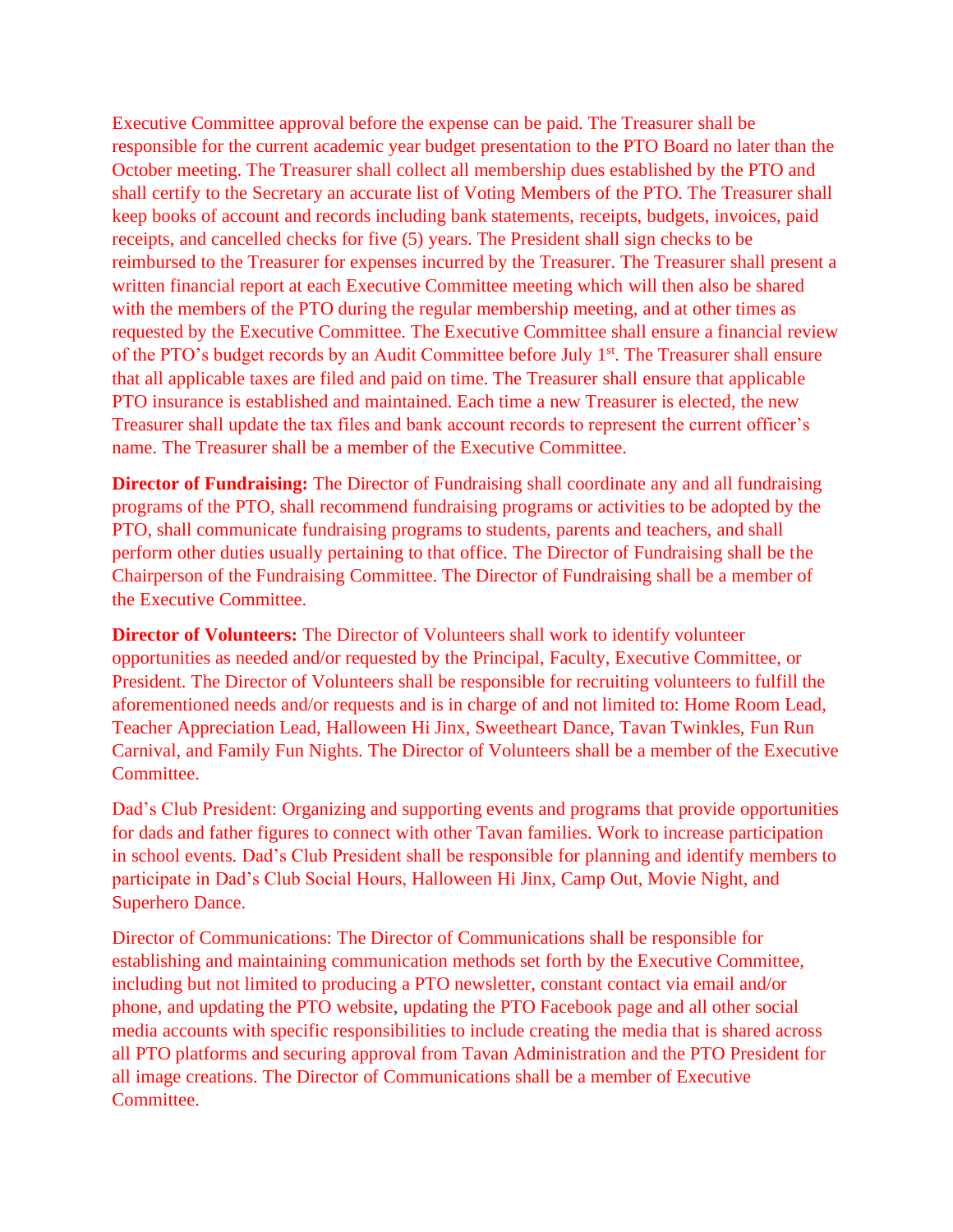Section 4: VOTING Nominations for Board positions must be submitted to the President at the April March PTO board meeting. The election will take place, by way of public or private voting, at the May April PTO meeting. A person may hold only one position at a time.

In the event that the PTO fails to fill all Officer positions at the May PTO meeting, the incumbent of the expiring term may remain in office for one additional school year or until an election of a new official at a regular meeting.

- 1. Procedure: The President will distribute Membership Nomination Forms to the entire PTO to be filled out by members and submitted to the President and reviewed by the Executive Board. Approved individuals will be placed on the ballot for voting.
- 2. Selection: Officers shall be elected by ballot annually in April. A majority of votes cast by the Voting Members shall be necessary for election. Should no person receive a majority of the votes cast, a run-off between the two (2) persons who received the largest number of votes shall immediately be held.
- 3. Outgoing PTO Officers shall turn over all relevant notes and records pertaining to the PTO to their respective successors by the end of the academic year to facilitate an easy transfer of responsibilities.
- 4. All officers shall maintain a printed or electronic record of information pertinent to their office. This record and any other related materials will be delivered to their successors within 15 days of the transition meeting that occurs after election.

Section 5: EXECUTIVE BOARD shall meet monthly during the school year, or at the discretion of the President.

- 1. Meetings of the executive board shall be held prior to each regularly scheduled general meeting. The time, dates and location of the meetings shall be determined by the President prior to the start of the school year.
- 2. The President, or a majority of the board, with three days notice, may call special meetings of the Executive Board.
- 3. An Executive Board meeting shall be held in May, pursuant to Article III, Section 4, items 3 and 4, to ensure a smooth transition between the outgoing and newly elected executive board.
- 4. Two-thirds (2/3) of the Executive Board shall constitute a quorum.
- 5. If a Vice President position is held by two people, only one need be present for that position to be fully represented in an Executive Board meeting.

Section 6: REMOVAL An officer can be removed from office for failure to fulfill his/her duties, after reasonable notice, by a majority vote of the Executive Board and general PTO membership by two-thirds vote of the Executive Board, an officer or chairperson may be removed from office for misconduct or failure to perform duties. Failure to attend three (3) consecutive meetings of the Executive Board may, at the option of the Executive Board, be grounds for removal. Due notice of at least 48 hours shall be given in writing (e-mail may serve as an acceptable form of writing) to the officer by the President.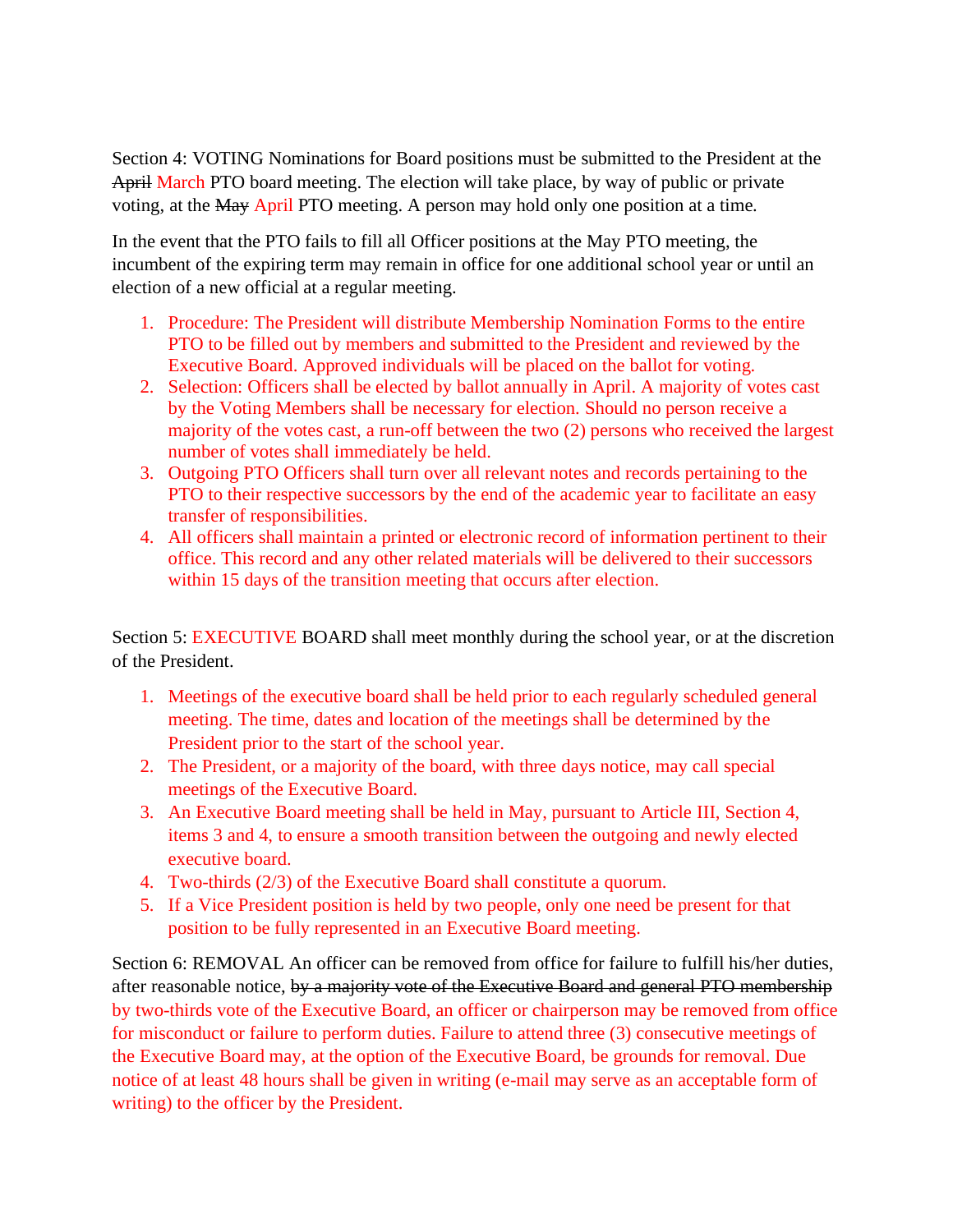Section 7: VACANCY If a sudden vacancy occurs on the Executive Board, the President shall appoint a willing PTO member to fill the vacancy for the remainder of the officer's terms. A vacancy shall be declared in any seat on the Executive Board upon death or upon receipt of written resignation from the officer or upon removal of the officer pursuant to Article III, Section 6.

- 1. If the office of President is vacated for any reason, the Vice President of Membership will succeed to the office of President until the Executive Board can meet to elect a new President. The Executive Board may elect by majority vote one of the Vice Presidents to succeed to the office of President for the unexpired portion of that term.
- 2. Vacancies in other elected offices shall be filled by a majority vote of the remaining members of the Executive Board.

Section 8: COMMITEES STANDING COMMITEES Standing committees shall be created by the Executive Board as required to promote the objectives and interest of the PTO. The Nominating Committee shall work with its nominee for President to recruit PTO members to fill the standing committee chair positions prior to the election of the incoming Executive Board each spring. The newly elected Executive Board shall appoint the chair of each standing committee following the President's election at the meeting during which elections take place or as soon thereafter as a chair agrees. The term of office of chairs for committees shall be one year. The list of current standing committees shall be attached to these bylaws as part of Appendix A and shall be modified by the Executive Board as necessary from time to time without requiring amendment of the bylaws.

SPECIAL COMMITEES Special committees may be created by the President or the Executive Board as required. The chairs of these committees shall be selected by the President or Board at their discretion. The chair of the special committee shall serve for the life of the committee or for the term otherwise specified by the President or Board. A list of any special committees established by the President or Board shall be attached to these bylaws as a part of Appendix A and shall be modified at the discretion of the President/Board without need of amending the bylaws.

DUTIES OF THE CHAIR Each standing chair shall recruit committee members to serve on the committee they chair.

# Article IV: GENERAL MEETINGS

Section 1: GENERAL PTO MEETINGS shall be held to conduct the business of the PTO. General PTO meetings are open to the public. Meetings shall be held monthly during the school year or at the discretion of the Executive Board.

- 1. There shall be at least 4 regular meetings of the PTO held during the school year.
- 2. Budget meetings may be held in conjunction with one regular meeting in the fall and with the final regular meeting in the spring.
- 3. Dates of meetings shall be determined by the Executive Board with the approval of the principal prior to the start of the school year.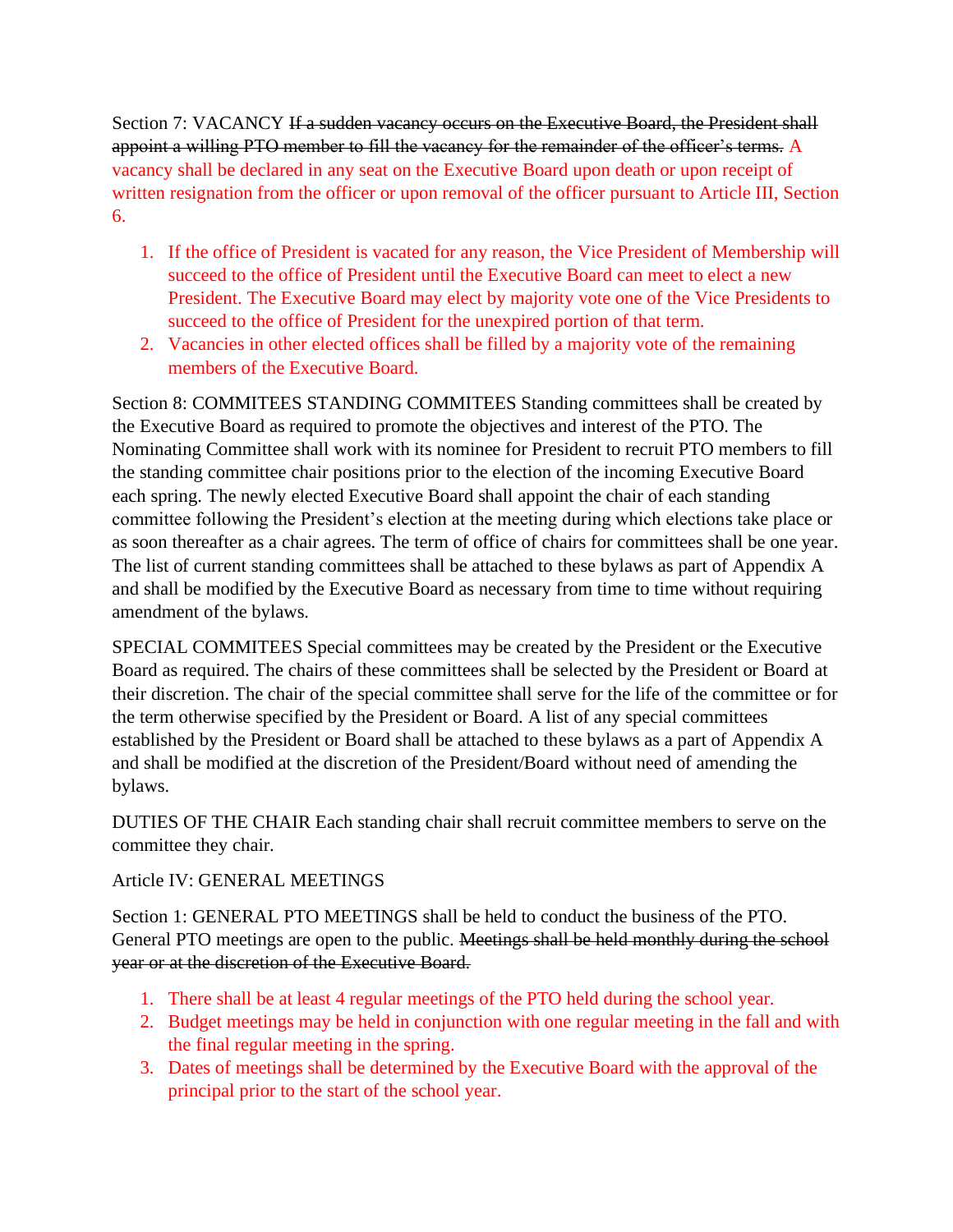### 4. At least seven days notice of a meeting change shall be given to the members.

Section 2: VOTING Each individual in attendance at a PTO meeting is eligible to vote. Absentee and proxy votes are not allowed.

### Article V: FINANCIAL POLICIES

Section 1: FISCAL YEAR The fiscal year of the PTO begins July 1 and ends June 30 of the following year.

Section 2: BANKING All funds shall be kept in a checking account in the name of Tavan Pto Inc., requiring two signatures of the Executive Board and held at an accredited financial institution.

Section 3: REPORTING All financial activity shall be recorded in a computer-based or manual accounting system. The Treasurer shall reconcile the account(s) monthly and report all financial activity monthly. The PTO shall arrange an Executive Board review of its financial records each year. An audit committee consisting of no more than three (3) members shall be appointed by the Executive Board before the last meeting of the year. The audit committee shall review the books and records of the PTO and report to the PTO at a meeting at the beginning of the following school year.

Section 4: REIMBURSEMENT All financial transactions that require reimbursement must be approved prior to the purchase (individual items or items within a budget) of said item(s) by the Executive Board. Receipts must be submitted in order for PTO member (or teacher) to be reimbursed.

Section 5: ENDING BALANCE The organization shall leave a minimum of \$3,000 in the treasury at the end of each fiscal year.

Section 6: CONTRACTS Authority to sign contracts is limited to the President or the President's designee.

Article VI: BYLAWS AMENDMENTS to the bylaws may be proposed by any PTO member. Amendments presented at a PTO meeting shall be considered for voting at a subsequent meeting provided that the proposed amendment is also approved by a majority of the Executive Board and that written notice of the proposed amendment shall have been given at least 14 calendar days prior to the general meeting. Two-thirds approval vote of the members present and voting and constituting a quorum (15 members). all members present and voting is required to adopt an amendment to the bylaws.

Article VII: DISSOLUTION . Upon the dissolution of the organization, any remaining funds should be used to pay any outstanding bills and, with majority approval of the Executive Board at the time of dissolution, spent for the benefit of Tavan Elementary School. In the event of dissolution of the PTO, any funds remining shall be donated to Tavan Elementary School.

Article VIII: PARLIAMENTARY AUTHORITY The authority for this organization shall be Robert's Rules of Order Newly Revised.